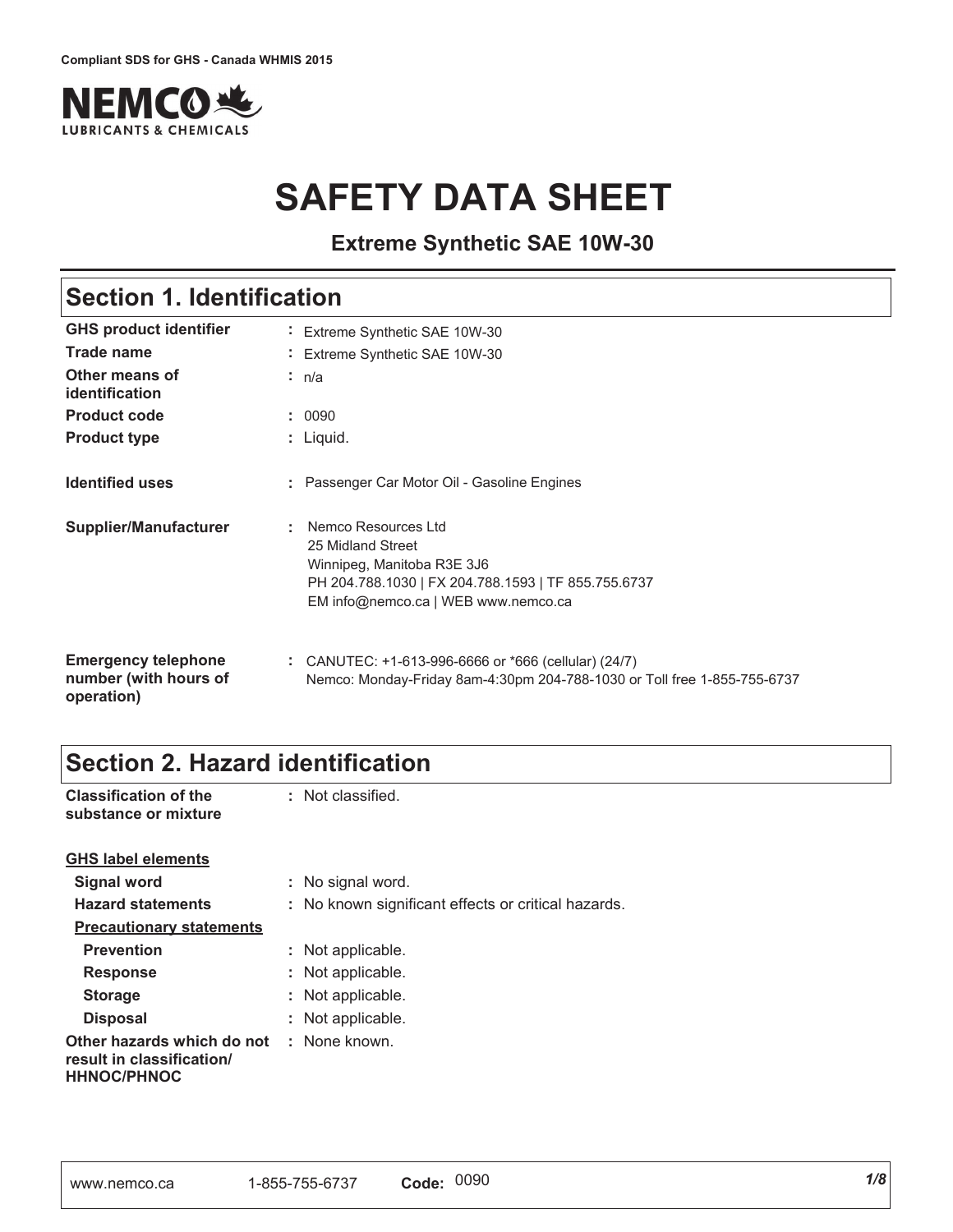NEMCO & **LUBRICANTS & CHEMICALS** 

**Extreme Synthetic SAE 10W-30** 

# Section 3. Composition/information on ingredients

| Substance/mixture     | : Mixture |
|-----------------------|-----------|
| Other means of        | : n/a     |
| <i>identification</i> |           |

#### **CAS number/other identifiers**

| <b>CAS</b> number   | : Not applicable. |
|---------------------|-------------------|
| <b>Product code</b> | . 0090            |

| Ingredient name                                        | $\%$ (w/w) | <b>CAS number</b> |
|--------------------------------------------------------|------------|-------------------|
| Distillates (petroleum), hydrotreated heavy paraffinic | 75 - 90    | 64742-54-7        |

There are no additional ingredients present which, within the current knowledge of the supplier and in the concentrations applicable, are classified as hazardous to health or the environment and hence require reporting in this section.

Occupational exposure limits, if available, are listed in Section 8.

### **Section 4. First-aid measures**

#### **Description of necessary first aid measures**

| Eye contact         | : Immediately flush eyes with plenty of water, occasionally lifting the upper and lower<br>eyelids. Check for and remove any contact lenses. Get medical attention if irritation<br>occurs.                                                                       |
|---------------------|-------------------------------------------------------------------------------------------------------------------------------------------------------------------------------------------------------------------------------------------------------------------|
| <b>Inhalation</b>   | : Remove victim to fresh air and keep at rest in a position comfortable for breathing.<br>Get medical attention if symptoms occur.                                                                                                                                |
| <b>Skin contact</b> | : Flush contaminated skin with plenty of water. Get medical attention if symptoms<br>occur.                                                                                                                                                                       |
| Ingestion           | : Wash out mouth with water. If material has been swallowed and the exposed<br>person is conscious, give small quantities of water to drink. Do not induce vomiting<br>unless directed to do so by medical personnel. Get medical attention if symptoms<br>occur. |

#### Most important symptoms/effects, acute and delayed

| <b>Potential acute health effects</b> |                                                                                             |
|---------------------------------------|---------------------------------------------------------------------------------------------|
| Eye contact                           | : No known significant effects or critical hazards.                                         |
| <b>Inhalation</b>                     | : No known significant effects or critical hazards.                                         |
| <b>Skin contact</b>                   | : No known significant effects or critical hazards.                                         |
| Ingestion                             | : No known significant effects or critical hazards.                                         |
| Over-exposure signs/symptoms          |                                                                                             |
| Eye contact                           | : No known significant effects or critical hazards.                                         |
| <b>Inhalation</b>                     | : No known significant effects or critical hazards.                                         |
| <b>Skin contact</b>                   | : No known significant effects or critical hazards.                                         |
| Ingestion                             | : No known significant effects or critical hazards.                                         |
|                                       | <u>Indication of immediate medical attention and special treatment needed, if necessary</u> |
| Notes to physician                    | : Treat symptomatically.                                                                    |
| <b>Specific treatments</b>            | : No specific treatment.                                                                    |

| <b>Protection of first-aiders</b> |  | No special protection is required. |  |  |
|-----------------------------------|--|------------------------------------|--|--|
|-----------------------------------|--|------------------------------------|--|--|

See toxicological information (Section 11)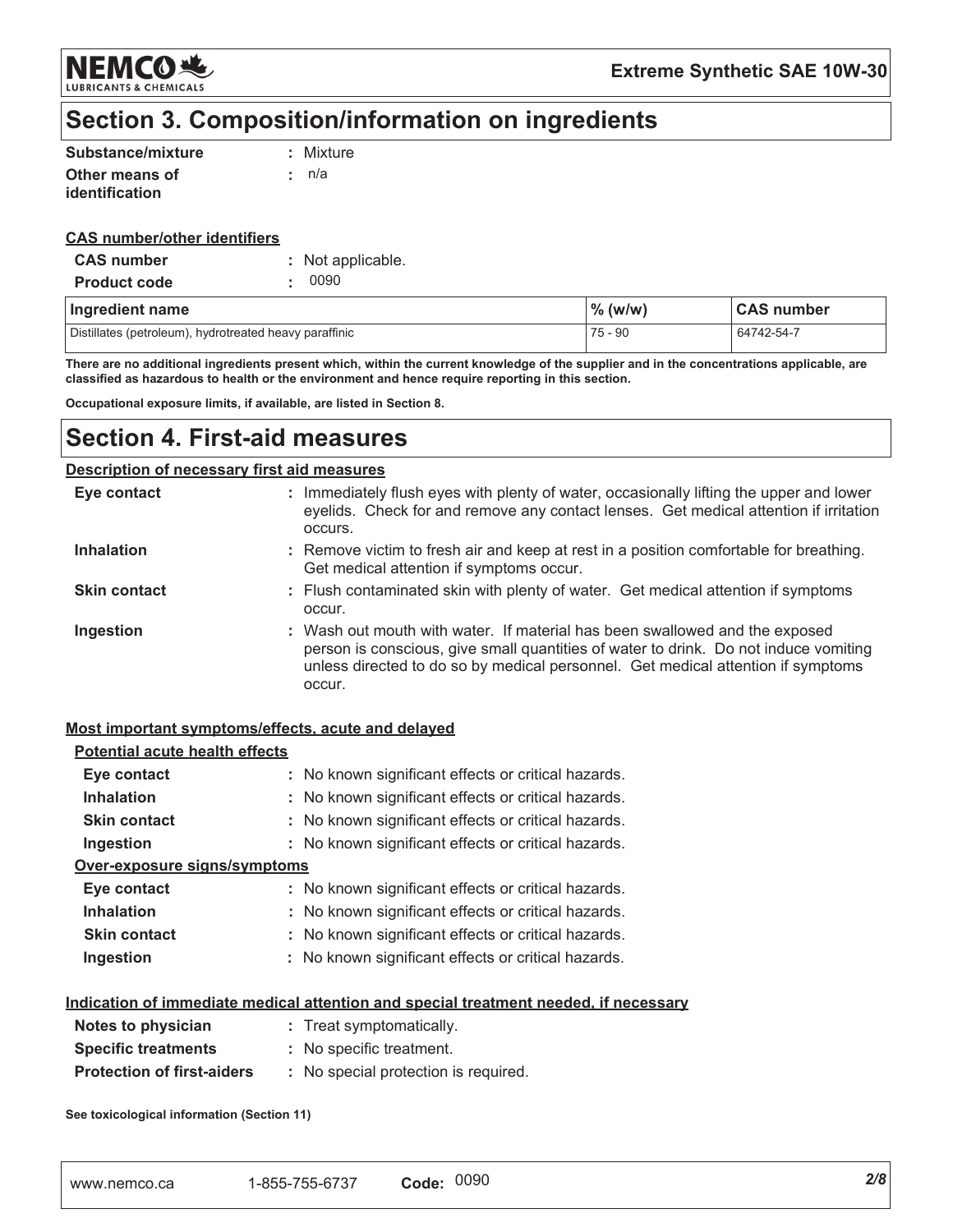

# **Section 5. Fire-fighting measures**

| <b>Extinguishing media</b>                               |                                                                                                                                                                             |
|----------------------------------------------------------|-----------------------------------------------------------------------------------------------------------------------------------------------------------------------------|
| <b>Suitable extinguishing</b><br>media                   | : Use an extinguishing agent suitable for the surrounding fire.                                                                                                             |
| Unsuitable extinguishing<br>media                        | : None known.                                                                                                                                                               |
| Specific hazards arising<br>from the chemical            | : No specific fire or explosion hazard.                                                                                                                                     |
| <b>Hazardous thermal</b><br>decomposition products       | : No specific data.                                                                                                                                                         |
| <b>Special protective actions</b><br>for fire-fighters   | : No special measures are required.                                                                                                                                         |
| <b>Special protective</b><br>equipment for fire-fighters | : Fire-fighters should wear appropriate protective equipment and self-contained<br>breathing apparatus (SCBA) with a full face-piece operated in positive pressure<br>mode. |

# **Section 6. Accidental release measures**

|                                                       | <b>Personal precautions, protective equipment and emergency procedures</b>                                                                                                                                                                                                                                                                                                                                                                                                                                                                                                                  |
|-------------------------------------------------------|---------------------------------------------------------------------------------------------------------------------------------------------------------------------------------------------------------------------------------------------------------------------------------------------------------------------------------------------------------------------------------------------------------------------------------------------------------------------------------------------------------------------------------------------------------------------------------------------|
| For non-emergency<br>personnel                        | : Put on appropriate personal protective equipment.                                                                                                                                                                                                                                                                                                                                                                                                                                                                                                                                         |
| For emergency responders                              | : If specialized clothing is required to deal with the spillage, take note of any<br>information in Section 8 on suitable and unsuitable materials. See also the<br>information in "For non-emergency personnel".                                                                                                                                                                                                                                                                                                                                                                           |
| <b>Environmental precautions</b>                      | : Avoid dispersal of spilled material and runoff and contact with soil, waterways,<br>drains and sewers. Inform the relevant authorities if the product has caused<br>environmental pollution (sewers, waterways, soil or air).                                                                                                                                                                                                                                                                                                                                                             |
| Methods and materials for containment and cleaning up |                                                                                                                                                                                                                                                                                                                                                                                                                                                                                                                                                                                             |
| <b>Spill</b>                                          | : Stop leak if without risk. Move containers from spill area. Prevent entry into sewers,<br>water courses, basements or confined areas. Wash spillages into an effluent<br>treatment plant or proceed as follows. Contain and collect spillage with non-<br>combustible, absorbent material e.g. sand, earth, vermiculite or diatomaceous earth<br>and place in container for disposal according to local regulations (see Section 13).<br>Dispose of via a licensed waste disposal contractor. Note: see Section 1 for<br>emergency contact information and Section 13 for waste disposal. |

# **Section 7. Handling and storage**

#### **Precautions for safe handling**

| <b>Protective measures</b>                | : Put on appropriate personal protective equipment (see Section 8).                                                                                                                                                                                                    |
|-------------------------------------------|------------------------------------------------------------------------------------------------------------------------------------------------------------------------------------------------------------------------------------------------------------------------|
| Advice on general<br>occupational hygiene | : Eating, drinking and smoking should be prohibited in areas where this material is<br>handled, stored and processed. Workers should wash hands and face before eating,<br>drinking and smoking. See also Section 8 for additional information on hygiene<br>measures. |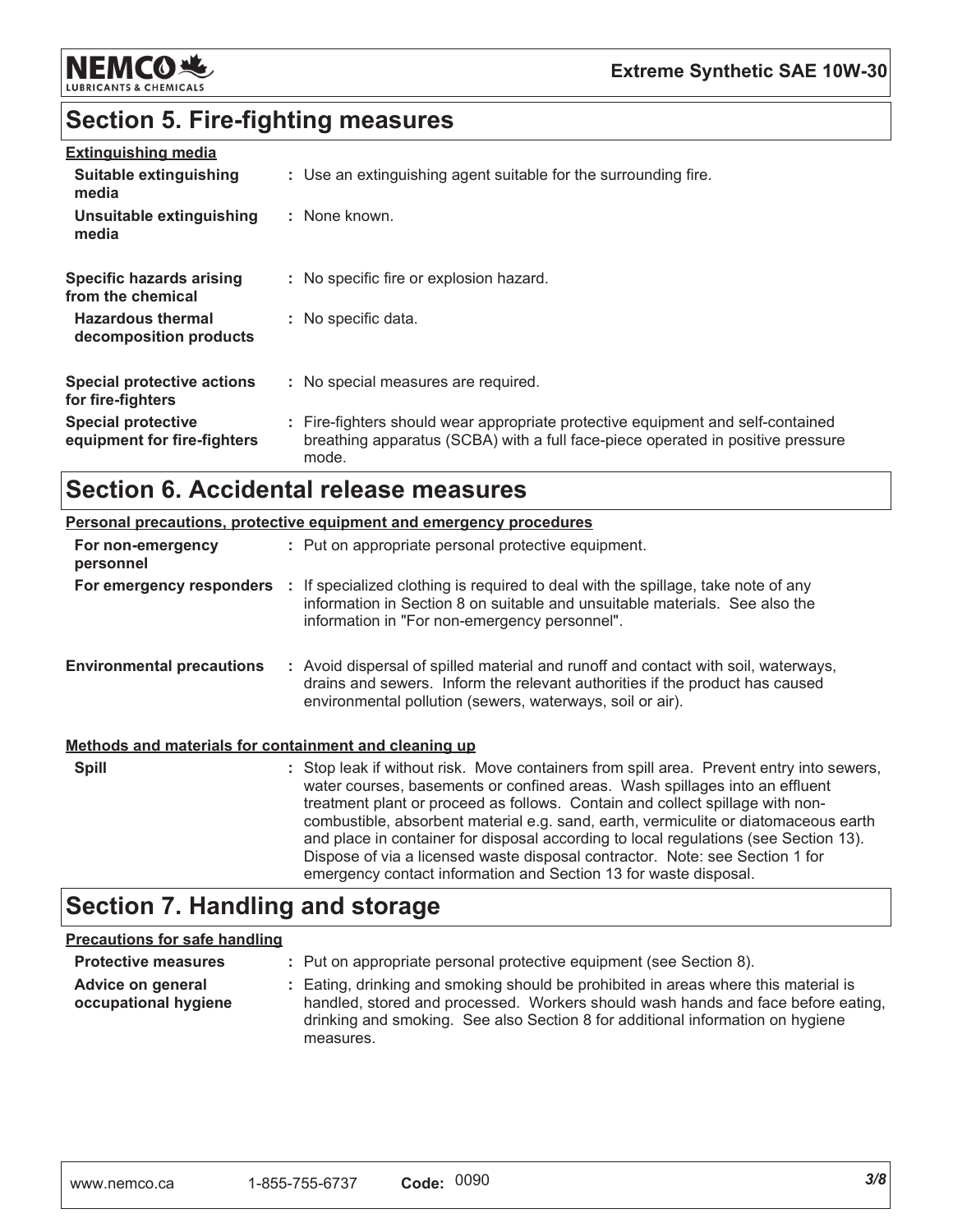

# Section 7. Handling and storage

| <b>Conditions for safe storage,</b> | : Store in accordance with local regulations. Store in original container protected from |
|-------------------------------------|------------------------------------------------------------------------------------------|
| including any                       | direct sunlight in a dry, cool and well-ventilated area, away from incompatible          |
| incompatibilities                   | materials (see Section 10) and food and drink. Keep container tightly closed and         |
|                                     | sealed until ready for use. Containers that have been opened must be carefully           |
|                                     | resealed and kept upright to prevent leakage. Do not store in unlabeled containers.      |
|                                     | Use appropriate containment to avoid environmental contamination.                        |

# Section 8. Exposure controls/personal protection

#### **Control parameters**

#### **Occupational exposure limits**

| Ingredient name<br>Distillates (petroleum), hydrotreated heavy paraffinic |                    | <b>Exposure limits</b><br>CA Alberta Provincial (Canada, 4/2009).<br>8 hrs OEL: 5 mg/m <sup>3</sup> 8 hours. Form: Mist<br>15 min OEL: 10 mg/m <sup>3</sup> 15 minutes. Form: Mist<br>CA Ontario Provincial (Canada, 7/2015).<br>TWA: 5 mg/m <sup>3</sup> 8 hours. Form: Mist<br>STEL: 10 mg/m <sup>3</sup> 15 minutes. Form: Mist<br>CA Quebec Provincial (Canada, 1/2014).<br>TWAEV: 5 mg/m <sup>3</sup> 8 hours. Form: Mist<br>STEV: 10 mg/m <sup>3</sup> 15 minutes. Form: Mist |  |
|---------------------------------------------------------------------------|--------------------|-------------------------------------------------------------------------------------------------------------------------------------------------------------------------------------------------------------------------------------------------------------------------------------------------------------------------------------------------------------------------------------------------------------------------------------------------------------------------------------|--|
|                                                                           |                    |                                                                                                                                                                                                                                                                                                                                                                                                                                                                                     |  |
| <b>Environmental exposure</b><br>t.<br>controls                           |                    | Emissions from ventilation or work process equipment should be checked to ensure<br>they comply with the requirements of environmental protection legislation.                                                                                                                                                                                                                                                                                                                      |  |
| <b>Individual protection measures</b>                                     |                    |                                                                                                                                                                                                                                                                                                                                                                                                                                                                                     |  |
| <b>Hygiene measures</b>                                                   |                    | : Wash hands, forearms and face thoroughly after handling chemical products, before<br>eating, smoking and using the lavatory and at the end of the working period. Ensure<br>that eyewash stations and safety showers are close to the workstation location.                                                                                                                                                                                                                       |  |
| <b>Eye/face protection</b>                                                | gases or dusts.    | Safety eyewear complying with an approved standard should be used when a risk<br>assessment indicates this is necessary to avoid exposure to liquid splashes, mists,                                                                                                                                                                                                                                                                                                                |  |
| <b>Skin protection</b>                                                    |                    |                                                                                                                                                                                                                                                                                                                                                                                                                                                                                     |  |
| <b>Hand protection</b>                                                    | this is necessary. | : Chemical-resistant, impervious gloves complying with an approved standard should<br>be worn at all times when handling chemical products if a risk assessment indicates                                                                                                                                                                                                                                                                                                           |  |
| <b>Body protection</b>                                                    |                    | Personal protective equipment for the body should be selected based on the task<br>being performed and the risks involved and should be approved by a specialist<br>before handling this product.                                                                                                                                                                                                                                                                                   |  |
| Other skin protection                                                     |                    | : Appropriate footwear and any additional skin protection measures should be<br>selected based on the task being performed and the risks involved and should be<br>approved by a specialist before handling this product.                                                                                                                                                                                                                                                           |  |
| <b>Respiratory protection</b>                                             |                    | : Not required under normal conditions of use.                                                                                                                                                                                                                                                                                                                                                                                                                                      |  |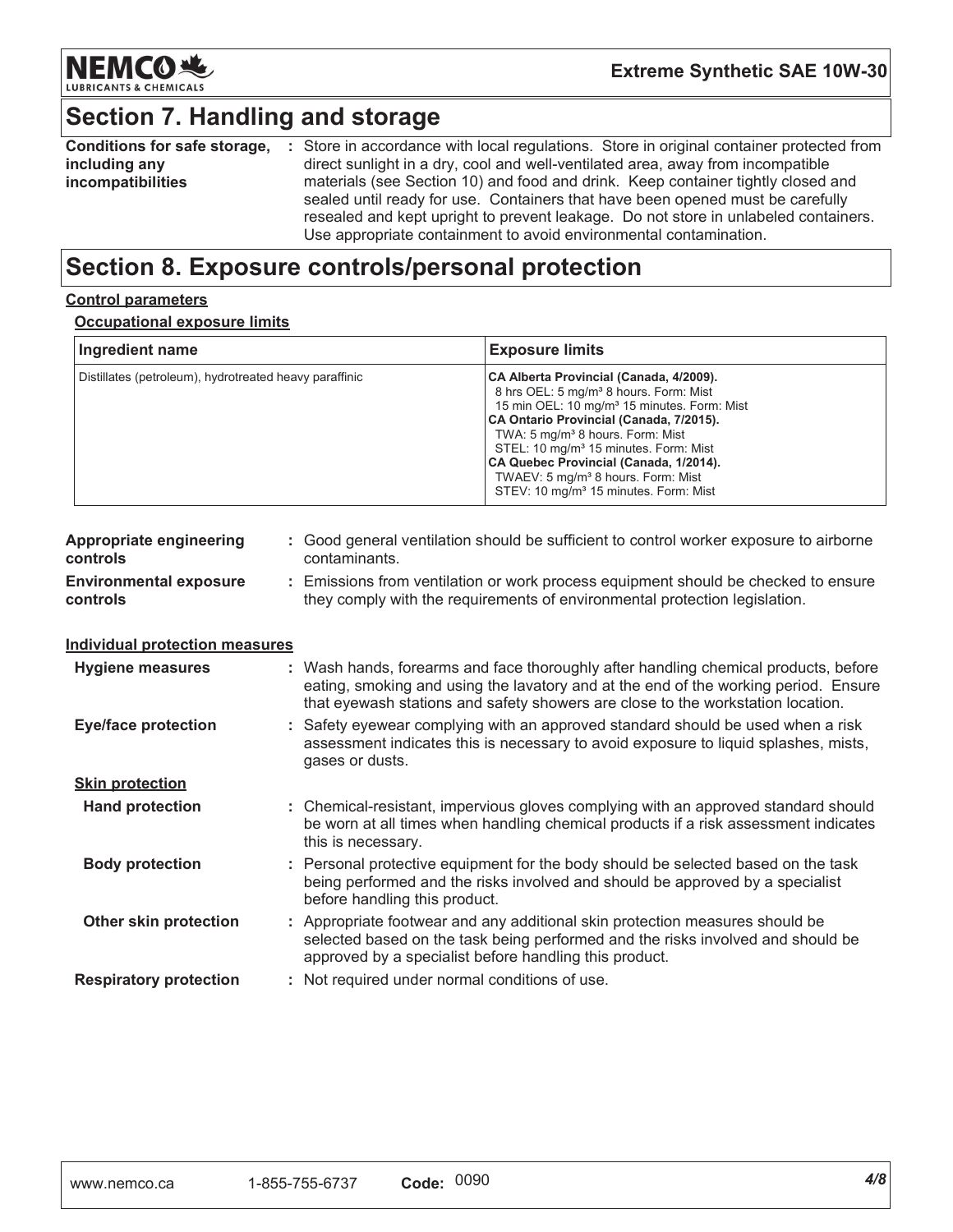

## **Section 9. Physical and chemical properties**

#### **Appearance**

| <b>Physical state</b>                             | Liquid.                                                                                        |
|---------------------------------------------------|------------------------------------------------------------------------------------------------|
| Color                                             | : Amber.                                                                                       |
| Odor                                              | Mild.                                                                                          |
| Odor threshold                                    | : Not available.                                                                               |
| рH                                                | Not available.                                                                                 |
| <b>Freezing point</b>                             | : $-42^{\circ}$ C (-43.6 $^{\circ}$ F)                                                         |
| <b>Boiling point</b>                              | Not available.                                                                                 |
| <b>Flash point</b>                                | Closed cup: $234^{\circ}$ C (453.2 $^{\circ}$ F)                                               |
| <b>Evaporation rate</b>                           | : Not available.                                                                               |
| Flammability (solid, gas)                         | : Not available.                                                                               |
| Lower and upper explosive<br>(flammable) limits   | : Not available.                                                                               |
| <b>Vapor pressure</b>                             | : Not available.                                                                               |
| <b>Vapor density</b>                              | : Not available.                                                                               |
| <b>Relative density</b>                           | : $0.8561$ @ 20°C                                                                              |
| <b>Solubility</b>                                 | Insoluble in water.                                                                            |
| <b>Partition coefficient: n-</b><br>octanol/water | : Not available.                                                                               |
| <b>Auto-ignition temperature : Not available.</b> |                                                                                                |
| <b>Decomposition temperature : Not available.</b> |                                                                                                |
| <b>Viscosity</b>                                  | Kinematic: $10.7 \text{ cSt } (100^{\circ} \text{C})$<br>Kinematic: $67$ cSt (40 $^{\circ}$ C) |

# **Section 10. Stability and reactivity**

| <b>Reactivity</b>                            | : No specific test data related to reactivity available for this product or its ingredients.              |
|----------------------------------------------|-----------------------------------------------------------------------------------------------------------|
| <b>Chemical stability</b>                    | : The product is stable.                                                                                  |
| <b>Possibility of hazardous</b><br>reactions | : Under normal conditions of storage and use, hazardous reactions will not occur.                         |
| <b>Conditions to avoid</b>                   | : No specific data.                                                                                       |
| Incompatible materials                       | : Reactive or incompatible with the following materials: oxidizing materials.                             |
| <b>Hazardous decomposition</b><br>products   | : Under normal conditions of storage and use, hazardous decomposition products<br>should not be produced. |

# **Section 11. Toxicological information**

#### Information on toxicological effects

#### **Acute toxicity**

There is no data available.

#### **Irritation/Corrosion**

There is no data available.

#### **Sensitization**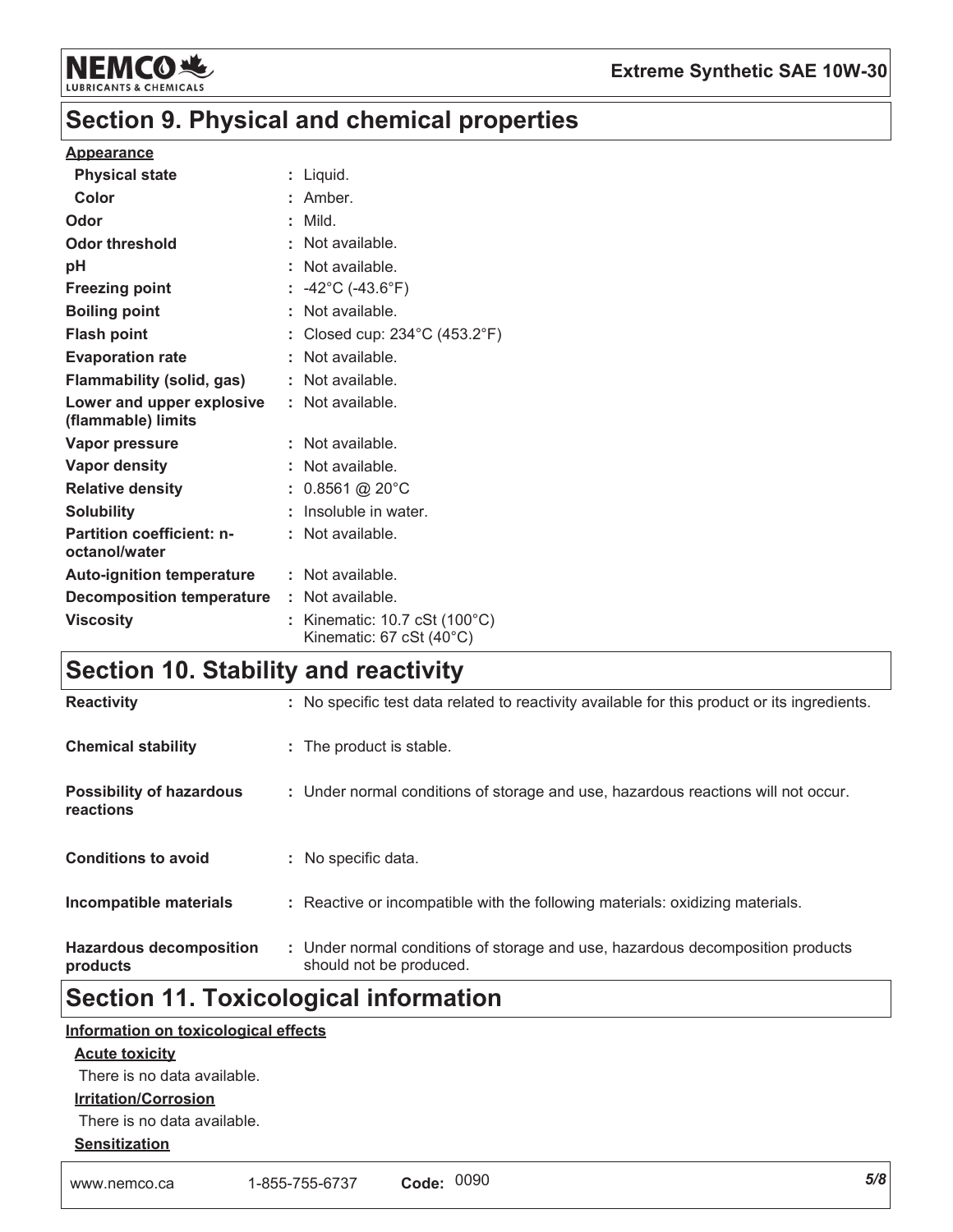NEMCO NE

# Section 11. Toxicological information

| There is no data available.                                                  |                                                       |                                                                                          |  |
|------------------------------------------------------------------------------|-------------------------------------------------------|------------------------------------------------------------------------------------------|--|
| <b>Mutagenicity</b>                                                          |                                                       |                                                                                          |  |
| There is no data available.                                                  |                                                       |                                                                                          |  |
| <b>Carcinogenicity</b>                                                       |                                                       |                                                                                          |  |
| There is no data available.                                                  |                                                       |                                                                                          |  |
| <b>Reproductive toxicity</b>                                                 |                                                       |                                                                                          |  |
| There is no data available.                                                  |                                                       |                                                                                          |  |
| <b>Teratogenicity</b>                                                        |                                                       |                                                                                          |  |
| There is no data available.                                                  |                                                       |                                                                                          |  |
| Specific target organ toxicity (single exposure)                             |                                                       |                                                                                          |  |
| There is no data available.                                                  |                                                       |                                                                                          |  |
| Specific target organ toxicity (repeated exposure)                           |                                                       |                                                                                          |  |
| There is no data available.                                                  |                                                       |                                                                                          |  |
| <b>Aspiration hazard</b>                                                     |                                                       |                                                                                          |  |
| <b>Name</b>                                                                  |                                                       | <b>Result</b>                                                                            |  |
| Distillates (petroleum), hydrotreated heavy paraffinic                       |                                                       | <b>ASPIRATION HAZARD - Category 1</b>                                                    |  |
| Information on the likely                                                    |                                                       |                                                                                          |  |
| routes of exposure                                                           | : Dermal contact. Eye contact. Inhalation. Ingestion. |                                                                                          |  |
| <b>Potential acute health effects</b>                                        |                                                       |                                                                                          |  |
| Eye contact                                                                  | : No known significant effects or critical hazards.   |                                                                                          |  |
| <b>Inhalation</b>                                                            | : No known significant effects or critical hazards.   |                                                                                          |  |
| <b>Skin contact</b>                                                          | : No known significant effects or critical hazards.   |                                                                                          |  |
| Ingestion                                                                    | : No known significant effects or critical hazards.   |                                                                                          |  |
| Symptoms related to the physical, chemical and toxicological characteristics |                                                       |                                                                                          |  |
| Eye contact                                                                  | : No known significant effects or critical hazards.   |                                                                                          |  |
| <b>Inhalation</b>                                                            | : No known significant effects or critical hazards.   |                                                                                          |  |
| <b>Skin contact</b>                                                          | : No known significant effects or critical hazards.   |                                                                                          |  |
| Ingestion                                                                    | : No known significant effects or critical hazards.   |                                                                                          |  |
|                                                                              |                                                       | Delayed and immediate effects and also chronic effects from short and long term exposure |  |
| <b>Short term exposure</b>                                                   |                                                       |                                                                                          |  |
| <b>Potential immediate</b><br>effects                                        | : No known significant effects or critical hazards.   |                                                                                          |  |
| <b>Potential delayed effects</b>                                             | : No known significant effects or critical hazards.   |                                                                                          |  |
| Long term exposure                                                           |                                                       |                                                                                          |  |
| <b>Potential immediate</b><br>effects                                        | No known significant effects or critical hazards.     |                                                                                          |  |
| <b>Potential delayed effects</b>                                             | No known significant effects or critical hazards.     |                                                                                          |  |
| <b>Potential chronic health effects</b>                                      |                                                       |                                                                                          |  |
| General                                                                      | : No known significant effects or critical hazards.   |                                                                                          |  |
| Carcinogenicity                                                              | No known significant effects or critical hazards.     |                                                                                          |  |
| <b>Mutagenicity</b>                                                          | No known significant effects or critical hazards.     |                                                                                          |  |
| <b>Teratogenicity</b>                                                        | : No known significant effects or critical hazards.   |                                                                                          |  |

| www.nemco.ca | 1-855-755-6737 | Code: 0090 |  |
|--------------|----------------|------------|--|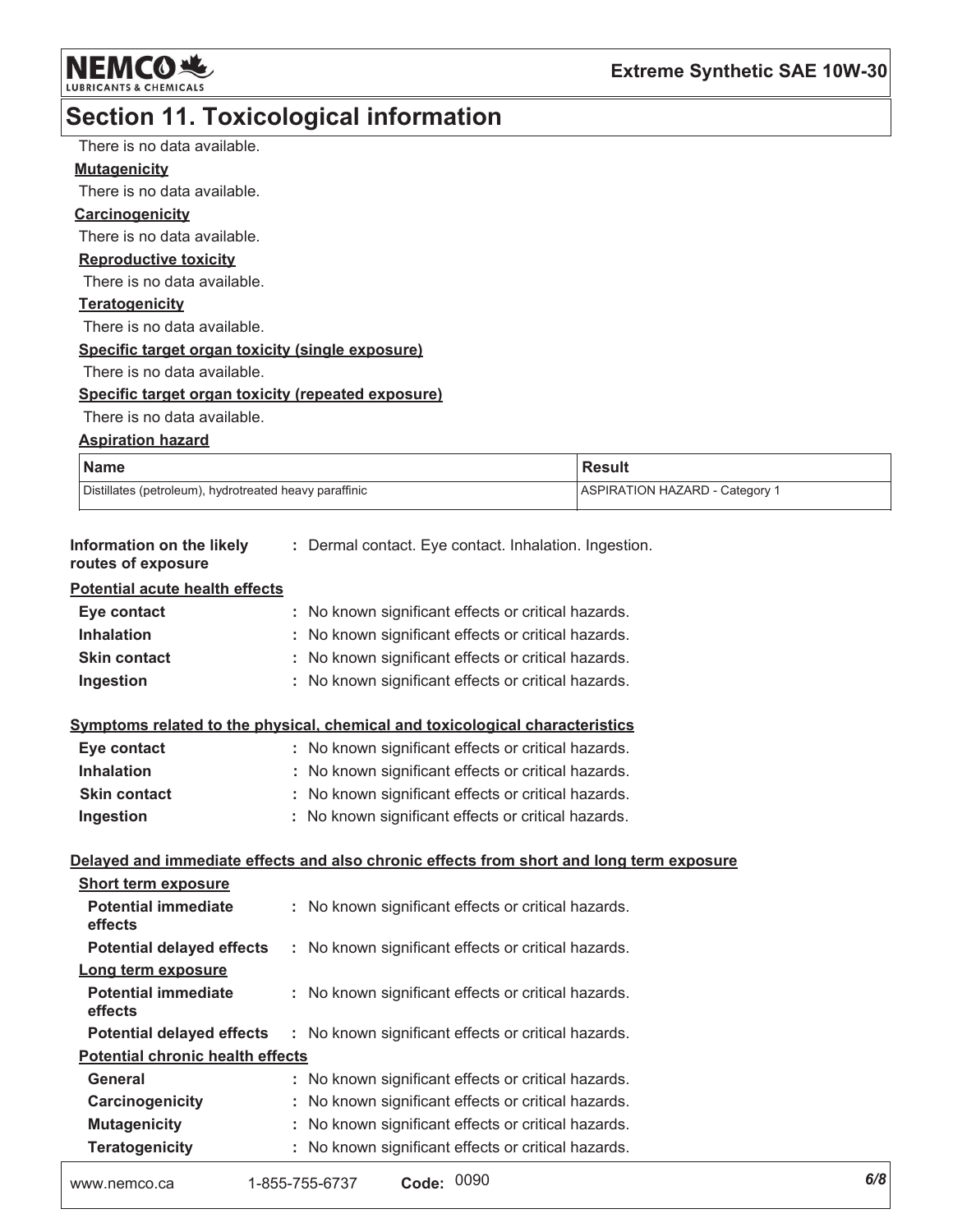

#### **Extreme Synthetic SAE 10W-30**

### **Section 11. Toxicological information**

**Developmental effects Fertility effects** 

- : No known significant effects or critical hazards.
- : No known significant effects or critical hazards.

#### **Numerical measures of toxicity**

#### **Acute toxicity estimates**

There is no data available.

# **Section 12. Ecological information**

#### **Toxicity**

There is no data available.

#### **Persistence and degradability**

There is no data available.

#### **Bioaccumulative potential**

There is no data available.

#### **Mobility in soil**

| <b>Soil/water partition</b>    | : There is no data available. |
|--------------------------------|-------------------------------|
| coefficient (K <sub>oc</sub> ) |                               |

Other adverse effects : No known significant effects or critical hazards.

### **Section 13. Disposal considerations**

| <b>Disposal methods</b> | : The generation of waste should be avoided or minimized wherever possible.<br>Disposal of this product, solutions and any by-products should comply with the<br>requirements of environmental protection and waste disposal legislation and any<br>regional local authority requirements. Dispose of surplus and non-recyclable<br>products via a licensed waste disposal contractor. Waste should not be disposed of<br>untreated to the sewer unless fully compliant with the requirements of all authorities<br>with jurisdiction. Waste packaging should be recycled. Incineration or landfill<br>should only be considered when recycling is not feasible. This material and its<br>container must be disposed of in a safe way. Empty containers or liners may retain |
|-------------------------|------------------------------------------------------------------------------------------------------------------------------------------------------------------------------------------------------------------------------------------------------------------------------------------------------------------------------------------------------------------------------------------------------------------------------------------------------------------------------------------------------------------------------------------------------------------------------------------------------------------------------------------------------------------------------------------------------------------------------------------------------------------------------|
|                         | some product residues. Avoid dispersal of spilled material and runoff and contact<br>with soil waterways drains and sewers                                                                                                                                                                                                                                                                                                                                                                                                                                                                                                                                                                                                                                                   |

# Section 14. Transport information

|                                      | <b>TDG Classification</b> | <b>IMDG</b>    | <b>IATA</b>    |
|--------------------------------------|---------------------------|----------------|----------------|
| <b>UN number</b>                     | Not regulated.            | Not regulated. | Not regulated. |
| <b>UN proper</b><br>shipping name    |                           |                |                |
| <b>Transport</b><br>hazard class(es) |                           |                |                |
|                                      |                           |                |                |
| www.nemco.ca                         | Code:<br>1-855-755-6737   | 0090           | 7/8            |